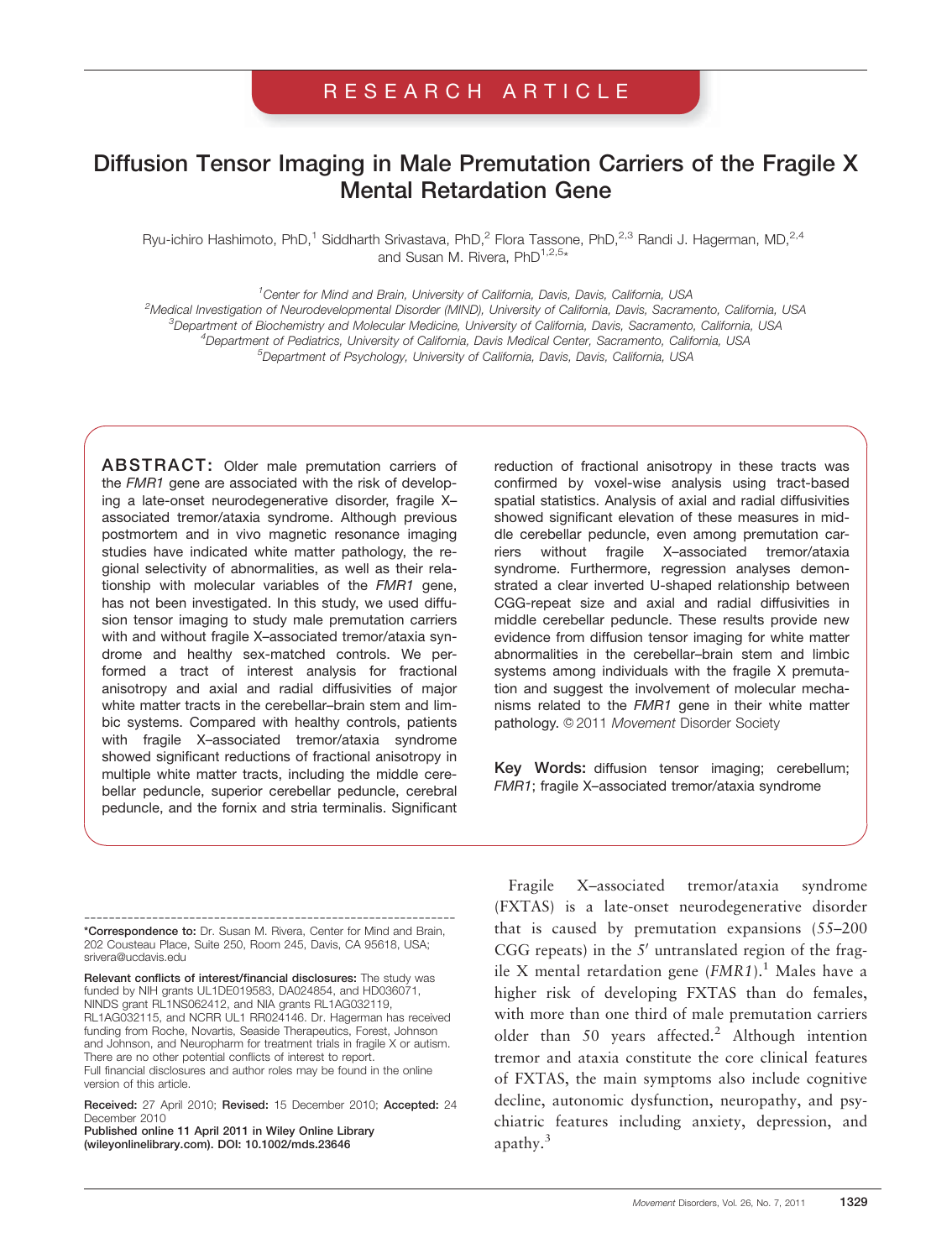The pathogenetic mechanism of FXTAS is not yet fully understood. However, an RNA "toxic" gain-offunction model has been supported by several lines of evidence including the observation of abnormally elevated FMR1 mRNA levels for premutation alleles.<sup>4</sup> Previous postmortem histological studies examined the pathological processes in the FXTAS brain and revealed eosinophilic intranuclear inclusions in neurons and astrocytes throughout the cerebrum and brain stem, with a particularly pronounced concentration in the hippocampus.<sup>5</sup> Prominent neuropathological features were also found in the cerebellum, including spongiform changes in deep cerebellar white matter. $5,6$ 

There have been only a few in vivo MRI morphometric studies that have examined brain pathology in patients with FXTAS. The T2 hyperintensity signal in the middle cerebellar peduncle and periventricular zones has been reported as a neuroradiological hallmark of FXTAS.<sup>7</sup> Our previous MRI study revealed volume reductions in the cerebrum, cerebellum, and brainstem in FXTAS. $8,9$  Similarly, a previous voxelbased morphometry study on male premutation carriers revealed reduced voxel density in several brain regions, including the cerebellum and amygdalo-hippocampal complex.<sup>10</sup> Together with postmortem findings, the available evidence is suggestive of pronounced pathological changes in, but not limited to, the cerebellar–brain stem and limbic systems in premutation carriers.

In the present study, we used diffusion tensor imaging (DTI) technology to examine white matter abnormalities in male premutation carriers with and without FXTAS. DTI is a relatively new MRI tool for studying white matter microarchitecture.<sup>11,12</sup> Fractional anisotropy (FA) provides a useful measure of the degree of restriction of water diffusion in tract fibers. Recent studies indicated that axial diffusivity (magnitude of principal longitudinal diffusivity) and radial diffusivity (mean of diffusivity along the other two orthogonal directions) can also be informative because increases in the 2 measures may be selectively associated with different aspects of underlying white matter pathology, that is, axonal damage and demyelination.<sup>13-15</sup> Here, we employed an automated tract of interest (TOI) analysis for major white matter tracts in the cerebellar–brain and limbic systems using a White Matter Parcellation Map (WMPM).<sup>16,17</sup> To compare results across multiple methodologies, we also performed tract-based spatial statistics (TBSS), a recently developed voxel-based analysis of DTI data in which issues of misregistration can be greatly circumvented.<sup>18</sup> We further performed regression analyses using molecular measures of the FMR1 gene, namely, CGG-repeat size and levels of mRNA elevation to examine the possible effects of these factors on white matter pathology.

## Patients and Methods

### **Participants**

We examined the brains of a total of 71 male participants for this study (age, 40–79 years): 20 healthy control (HC) participants, 35 participants with the premutation with FXTAS ( $PFX+$ ), and 16 participants with the premutation without FXTAS  $(PFX-)$ . The demographic information is summarized in Table 1. In this study, the premutation range was defined as those with a CGG-repeat size between 55 and 200. CGGrepeat size and FMR1 mRNA were measured in each participant following the procedures described elsewhere.<sup>19</sup> There were 4 missing CGG-repeat size values (all in the HC group) and 7 missing mRNA values (6 HC and 1 PFX $+$ ). An F test and a subsequent post hoc test showed that the  $PFX +$  group was significantly older than the PFX- group ( $F = 4.65$ ,  $P = .012$ ). For participants with CGG-repeat sizes within the premutation range, a trained physician (R.J.H.) scored the severity of FXTAS on a scale ranging from 0 to  $6.^{20}$ In this study, premutation carriers with FXTAS scores of 0 or 1 (borderline or questionable symptoms of tremor and/or ataxia) were automatically placed in the  $PFX -$  group, whereas those with  $FXTAS$  scores of 2 (clear tremor and/or ataxia) to 5 (severe tremor and/or ataxia and consistently using a wheelchair) were designated as  $PFX+$ . Subjects with the premutation were recruited through screening of fragile X pedigrees of probands with fragile X syndrome (48 families). Controls were recruited from the local community through the University of California, Davis Medical Center. All subjects gave their signed, written informed consent before participating in the study. The protocol was approved by the institutional review board at the University of California, Davis.

### MRI Data Acquisition

All MRI data was acquired on a 1.5 T GE MR scanner (General Electric Medical Systems, Milwaukee, WI). Diffusion-weighted data were acquired using an echo planer imaging sequence with the following parameters:  $TR = 8000$  ms,  $TE = 78$  ms, field of view  $=$  220  $\times$  220 mm<sup>2</sup>, in-plane resolution = 1.718  $\times$ 1.718 mm<sup>2</sup>, 19 axial slices with 4 mm thickness, and 1-mm gap. The lowest slice was positioned at the bottom of the cerebellum to cover major white matter tracts in the cerebellum, brain stem, and limbic system. This resulted in including a portion of the corpus callosum within a scanning range in most cases. The diffusion weighting was applied along 6 directions using a b value of  $1000 \text{ s/mm}^2$ . In addition to 4 diffusion-weighted images per direction  $(4 \times 6)$ , 2 no-diffusion-weighted (b0) images were acquired at the beginning of the sequence, which resulted in 26 volumes per subject.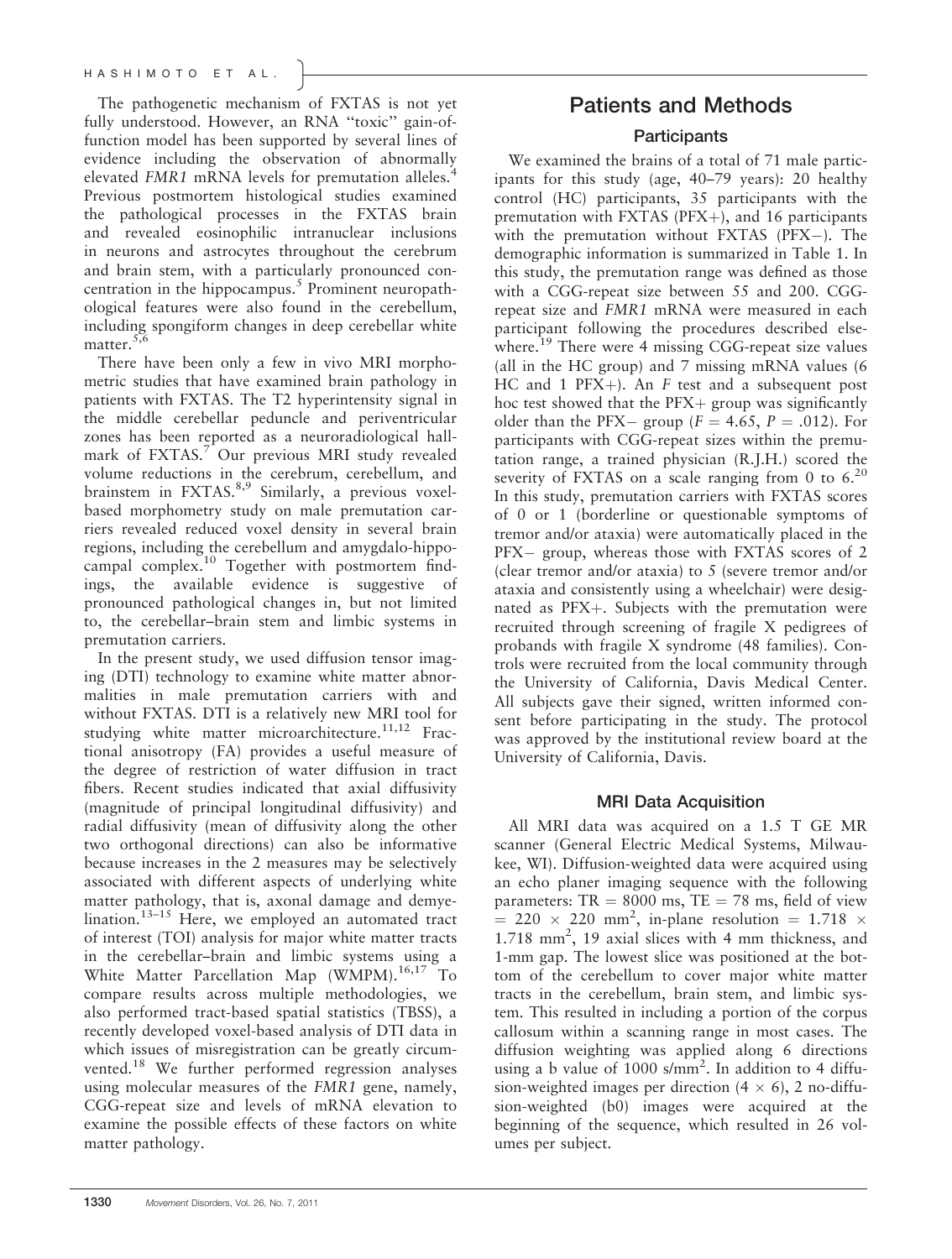|                                    |  | TABLE 1. Demographic data including molecular data for healthy control, premutation carriers affected with FXTAS, |  |  |  |  |  |  |  |  |  |
|------------------------------------|--|-------------------------------------------------------------------------------------------------------------------|--|--|--|--|--|--|--|--|--|
| andunaffected premutation carriers |  |                                                                                                                   |  |  |  |  |  |  |  |  |  |

|                    |       | Healthy control<br>$(HC)$ (n = 20) |               |       | Premutation with FXTAS<br>$(PFX+)$ (n = 35) |            | Premutation without FXTAS<br>$(PFX-) (n = 16)$ |           |            |  |  |
|--------------------|-------|------------------------------------|---------------|-------|---------------------------------------------|------------|------------------------------------------------|-----------|------------|--|--|
|                    | Mean  | <b>SD</b>                          | Range         | Mean  | SD                                          | Range      | Mean                                           | <b>SD</b> | Range      |  |  |
| Age <sup>a</sup>   | 60.2  | 9.2                                | $40 - 79$     | 65.5  | 7.57                                        | $47 - 78$  | 58.2                                           | 10.4      | $42 - 78$  |  |  |
| <b>FSIQ</b> b      | 118.1 | 15.1                               | $90 - 142$    | 103.1 | 17.1                                        | $67 - 136$ | 119.8                                          | 18.8      | $83 - 152$ |  |  |
| PIQ <sup>b</sup>   | 114.8 | 14.2                               | $87 - 134$    | 99.9  | 18.3                                        | 64-128     | 121.5                                          | 18.3      | $91 - 155$ |  |  |
| VIO <sup>c</sup>   | 117.3 | 15.1                               | $84 - 144$    | 106.2 | 14.5                                        | 79-135     | 115.1                                          | 18.4      | 78-142     |  |  |
| <b>FXTAS</b> score | NA    |                                    |               | 3.00  | 1.03                                        | $2 - 5$    | 0.31                                           | 0.48      | $0 - 1$    |  |  |
| CGG repeat         | 29.31 | 3.75                               | $18 - 35$     | 94.8  | 19.1                                        | $59 - 133$ | 94.1                                           | 32.5      | $55 - 166$ |  |  |
| <i>FMR1</i> mRNA   | 1.27  | 0.33                               | $0.63 - 1.85$ | 3.28  | 0.79                                        | 1.75–5.25  | 3.16                                           | 0.94      | 1.86-4.7   |  |  |

<sup>a</sup>Significant main effect of group ( $F = 4.65$ ,  $P = .012$ ).

 $P$ Data were not available for 2 HCs and 2 PFX+. FSIQ,  $F = 7.23$ ,  $P = .002$ ; PIQ,  $F = 9.78$ ,  $P = .0002$ .<br>  $P$ Data were not available for 2 HCs and 3 PFX+. VIQ,  $F = 3.51$ ,  $P = .036$ .

SD, standard deviation; FSIQ, WAIS III Full-Scale IQ; PIQ, Performance IQ; VIQ, Verbal IQ.

#### DTI Data Analysis

We used the WMPM (http://cmrm.med.jhmi.edu/) for our automated TOI analysis. The analysis consisted of 3 parts: (1) calculate the FA and axial and radial diffusivity maps in the subject native space; (2) calculate the deformation field to transform the native space into the ICBM-152 space and apply the inverse deformation field to the WMPM; and (3) calculate the mean FA and axial and radial diffusivity values of each ROI using the WMPM transformed into the native space.

We used FMRIB's Diffusion Tool (FDT) in the FSL toolbox to generate the FA and axial and radial diffusivity images in the subject native space. First, the image series was corrected for eddy currents and head motion using affine registration to the first b0 volume. After correcting for the rotation parameters of head motion for each image, diffusion tensors were fitted independently to each voxel and served to calculate the FA and axial and radial diffusivity maps in the individual subject.

We used SPM5 to warp the WMPM into the subject native space. First, the mean b0 volume of the individual subject and its binary mask image was coregistered into the ICBM-152 space. We then normalized the coregistered b0 image into the ICBM-152 space and obtained the deformation field. We used the coregistered binary mask image when performing the normalization in order to prevent normalization outside the scanning range. We inversed the normalization process using the deformation utility included in the SPM5 package. The inversed field was applied to the WMPM to transform the ICBM standard space into the native subject space.

Of the 48 parcellated white matter tracts in the WMPM, 10 tracts of the cerebellar–brain stem and limbic systems were included in our TOIs: (1) middle cerebellar peduncle (MCP), (2) pontine crossing tract, (3) inferior cerebellar peduncle, (4) superior cerebellar

peduncle, (5) corticospinal tract, (6) medial lemniscus (7) cerebral peduncle, (8) fornix (column and body of fornix), (9) fornix/stria terminalis, and (10) cingulum at the levels of the hippocampus. The 1–7 and 8–10 TOIs were classified to the cerebellar–brain stem system and the limbic system, respectively. For each TOI, we calculated mean FA and axial and radial diffusivity values from each individual using the transformed WMPM in the subject's native space. For this analysis, we used voxels with an FA value larger than 0.2 to exclude cortical gray matter and cerebral spinal fluid.18,21,22 For comparison with the TOI analysis, we also performed TBSS analyses.<sup>18</sup> Statistically significant voxels were identified by threshold-free cluster enhancement, $^{23}$  with the threshold of family-wise error corrected  $P < .05$  (see Supporting Information).

### **Results**

#### TOI Analysis

Using the extracted FA and axial and radial diffusivity values in the TOIs, we performed separate 2-way analysis of covariance (ANCOVA) with group (HC,  $PFX+$ ,  $PFX-$ ) as an intersubject factor, DTI measure of TOIs (either FA, axial diffusivity, or radial diffusivity) as an intrasubject factor, and age as a covariate. There were highly significant main effects of group in all 3 measures (FA,  $F = 9.75$ ,  $P < .001$ ; axial diffusivity,  $F = 14.57$ ,  $P < .001$ ; radial diffusivity,  $F = 16.67$ ,  $P < .001$ ). For each DTI measure, we then performed follow-up 1-way ANCOVAs with age as a covariate to examine group differences in each individual TOI. The Benjamini–Hochberg method was implemented to adjust for the multiple statistical tests, with the false discovery rate set at  $5\%$ <sup>24</sup> Results are summarized in Table 2. For TOIs in which a significant group effect was found, we performed post hoc analyses (Holm– Sidak test) to compare between 2 groups. Compared with HC,  $PFX+$  showed significant alternations in all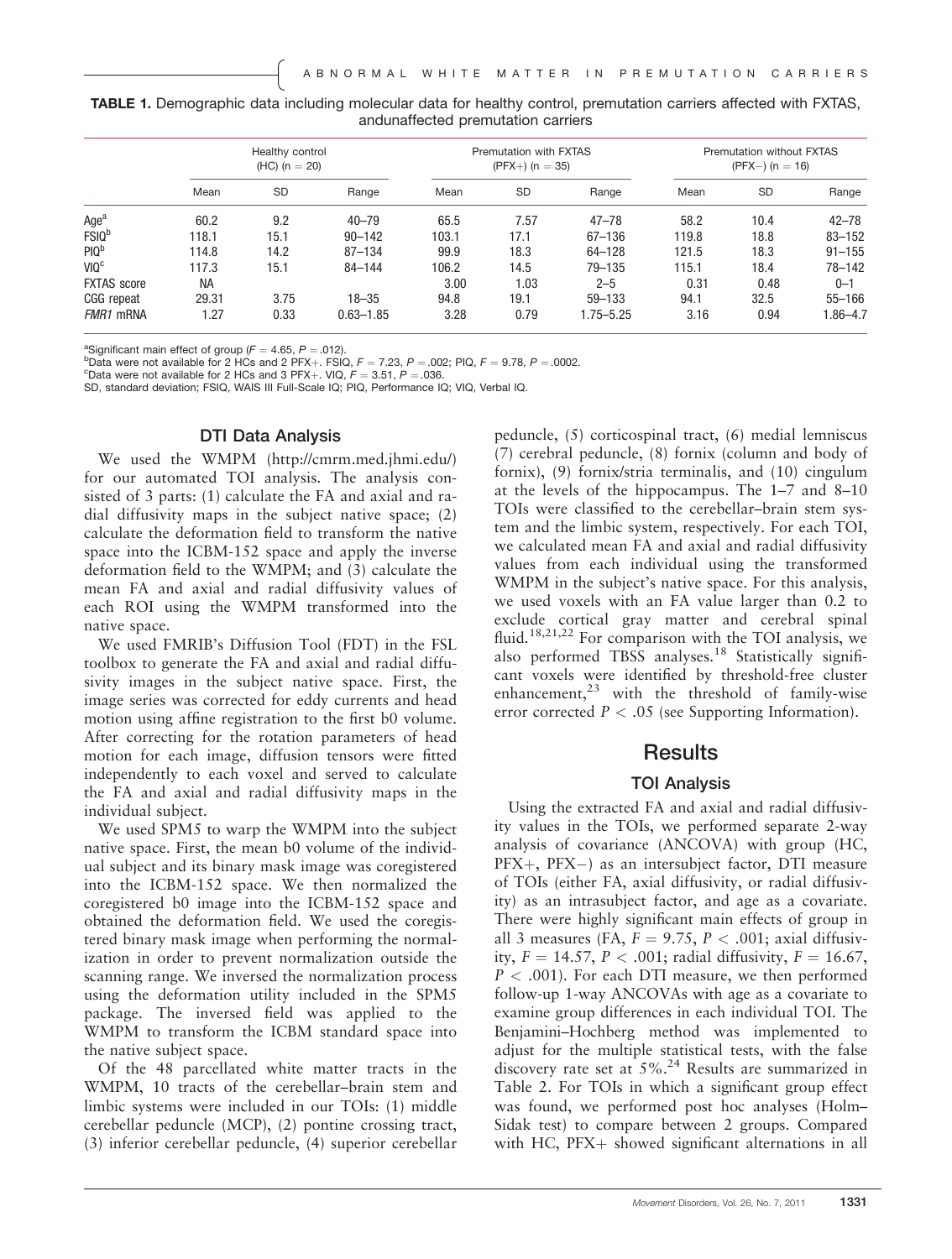| TABLE 2. Group comparisons of fractional anisotropy (FA), axial diffusivity, and radial diffusivity in tracts of interest |  |  |  |  |  |  |  |  |  |
|---------------------------------------------------------------------------------------------------------------------------|--|--|--|--|--|--|--|--|--|
|---------------------------------------------------------------------------------------------------------------------------|--|--|--|--|--|--|--|--|--|

|                                          |       | <b>FA</b>             |       | Axial diffusivity   | Radial diffusivity |                   |  |  |
|------------------------------------------|-------|-----------------------|-------|---------------------|--------------------|-------------------|--|--|
|                                          | F     | $\overline{P}$        | F     | $\mathsf{P}$        | F                  | $\overline{P}$    |  |  |
| Cerebellar and brain stem tracts         |       |                       |       |                     |                    |                   |  |  |
| <b>MCP</b>                               | 7.53  | .003 <sup>a</sup>     | 23.29 | $< 0.01^{x,y,z}$    | 20.49              | $<.001^{x,y,z}$   |  |  |
| R. Superior cerebellar peduncle          | 6.01  | .010 <sup>a</sup>     | 2.17  | .16                 | 4.87               | .019 <sup>x</sup> |  |  |
| L. Superior cerebellar peduncle          | 5.63  | .011 <sup>a</sup>     | 4.40  | .030 <sup>x</sup>   | 7.12               | $.004^{x,y}$      |  |  |
| R. Inferior cerebellar peduncle          | 0.76  | .532                  | 4.06  | .037 <sup>y</sup>   | 3.97               | .034 <sup>x</sup> |  |  |
| L. Inferior cerebellar peduncle          | 1.35  | .378                  | 3.44  | .059                | 5.22               | $.015^{x}$        |  |  |
| Pontine crossing tract                   | 2.54  | .134                  | 0.51  | .600                | 0.38               | .160              |  |  |
| R. Cerebral peduncle                     | 10.20 | < 0.01 <sup>a</sup>   | 13.22 | < 0.01 <sup>x</sup> | 20.01              | $< 0.01^{x,y,z}$  |  |  |
| L. Cerebral peduncle                     | 4.72  | .023 <sup>a</sup>     | 17.26 | $< 0.01^{x,y}$      | 14.7               | $< 0.01^{x,y}$    |  |  |
| R. Corticospinal tract                   | 2.72  | .124                  | 4.73  | .025 <sup>x</sup>   | 6.95               | $.017^{x}$        |  |  |
| L. Corticospinal tract                   | 1.02  | .447                  | 5.20  | .019 <sup>x</sup>   | 4.19               | .029 <sup>x</sup> |  |  |
| R. Medial lemniscus                      | 1.55  | .317                  | 0.54  | .624                | 1.16               | .338              |  |  |
| L. Medial lemniscus                      | 1.02  | .48                   | 0.58  | .640                | 1.84               | .188              |  |  |
| Limbic tracts                            |       |                       |       |                     |                    |                   |  |  |
| Fornix                                   | 9.70  | $< 0.01^{a,c}$        | 7.26  | .009 <sup>x</sup>   | 8.35               | .002 <sup>x</sup> |  |  |
| R. Cingulum at the levels of hippocampus | 0.41  | .664                  | 0.90  | .502                | 1.12               | .333              |  |  |
| L. Cingulum at the levels of hippocampus | 0.72  | .523                  | 2.29  | .156                | 3.57               | .044              |  |  |
| R. Fornix/stria terminalis               | 11.00 | < 0.01 <sup>a</sup>   | 5.50  | $.017^{x}$          | 8.52               | .003 <sup>x</sup> |  |  |
| L. Fornix/stria terminalis               | 14.42 | < 0.01 <sup>a,c</sup> | 8.64  | .002 <sup>x</sup>   | 12.27              | $< 0.01^{x,z}$    |  |  |

 $a$ -c, x-zSignificant group difference identified by a post hoc test (Holm–Sidak test, P < .05);  ${}^{a}$ HC > PFX+;  ${}^{b}$ HC > PFX-;  ${}^{c}$ PFX- > PFX+;  ${}^{x}$ HC < PFX+;  ${}^{y}$ HC < PFX+;  ${}^{y}$ HC <  $\sim$   $\sim$   $\sim$   $\sim$   $\sim$  PFX-; <sup>z</sup>PFX- < PFX+;F, F value; P, P value; HC, healthy control; PFX+, premutation carriers with FXTAS; PFX-, premutation carriers without FXTAS; MCP, middle cerebellar peduncle; L, left; R, right.

3 measures in the MCP, left superior cerebellar peduncle, bilateral cerebral peduncle, fornix, and bilateral fornix/stria terminalis (Table 2). Although FA did not show significant difference between HC and PFX in any TOI, significant increases in axial and radial diffusivities for PFX- were identified in MCP and left cerebral peduncle (see Fig. 1 for individual plots of the 3 DTI measures in 2 representative TOIs: the MCP and right cingulum at the levels of hippocampus).

#### TBSS Analysis

In the TBSS analysis, contrasting HC with  $PFX +$ revealed significant FA reductions for patients in multiple tracts in the cerebellar–brain stem and limbic systems as well as other white matter tracts (Fig. 2A). Table 3 summarizes significant voxels in the cerebellar–brain stem and limbic systems. All the TOIs that showed significant FA reduction in the TOI analysis were replicated in this analysis. There was no voxel that showed larger  $FA$  in  $PFX+$  than in HC. In contrasting  $PFX$  with  $PFX$ +, voxels with significant  $FA$ reduction were found in the fornix and fornix/stria terminalis in the limbic system, which replicated the TOI analysis, and in other white matter tracts such as the splenium of the corpus callosum and posterior thalamic radiation (Fig. 2B and Table 3). No significant voxel showed  $PFX +$  >  $PFX -$ . In contrasting HC with PFX-, no significant voxels were identified in either direction, consistent with TOI analysis. There was no significant voxel identified by simple regression analysis using either CGG-repeat size or FMR1 mRNA level. In regression analysis using the FXTAS score, clusters with a significant negative effect were found in multiple tracts including the fornix and the MCP (Fig. 2C and Table 3). Progressive pathological alternations in these tracts were also identified by significant positive correlation between the FXTAS score and either axial or radial diffusivity (see Supporting Information Table S1).

#### Correlation Analysis Using Molecular Variables for DTI Measures in MCP

Among DTI measures in the TOIs, significant reductions in axial and radial diffusivities in the MCPs of premutation carriers are particularly noticeable (Table 2), indicating significant pathological processes in this tract. To investigate possible underlying molecular mechanisms, we performed regression analyses using CGG-repeat size and FMR1 mRNA expression for axial and radial diffusivities in the MCP, combining  $PFX+$  and  $PFX-$ . We found clear quadratic relationships of CGG-repeat size with both axial and radial diffusivities (Fig. 3). A trend-level positive correlation was found between FMR1 mRNA expression and axial diffusivity ( $r = 0.26$ ;  $P = .068$ ), whereas there was no clear correlation with radial diffusivity  $(r =$  $0.176; P = .223$ ).

## **Discussion**

We found clear evidence of abnormalities in white matter integrity in the male premutation carriers with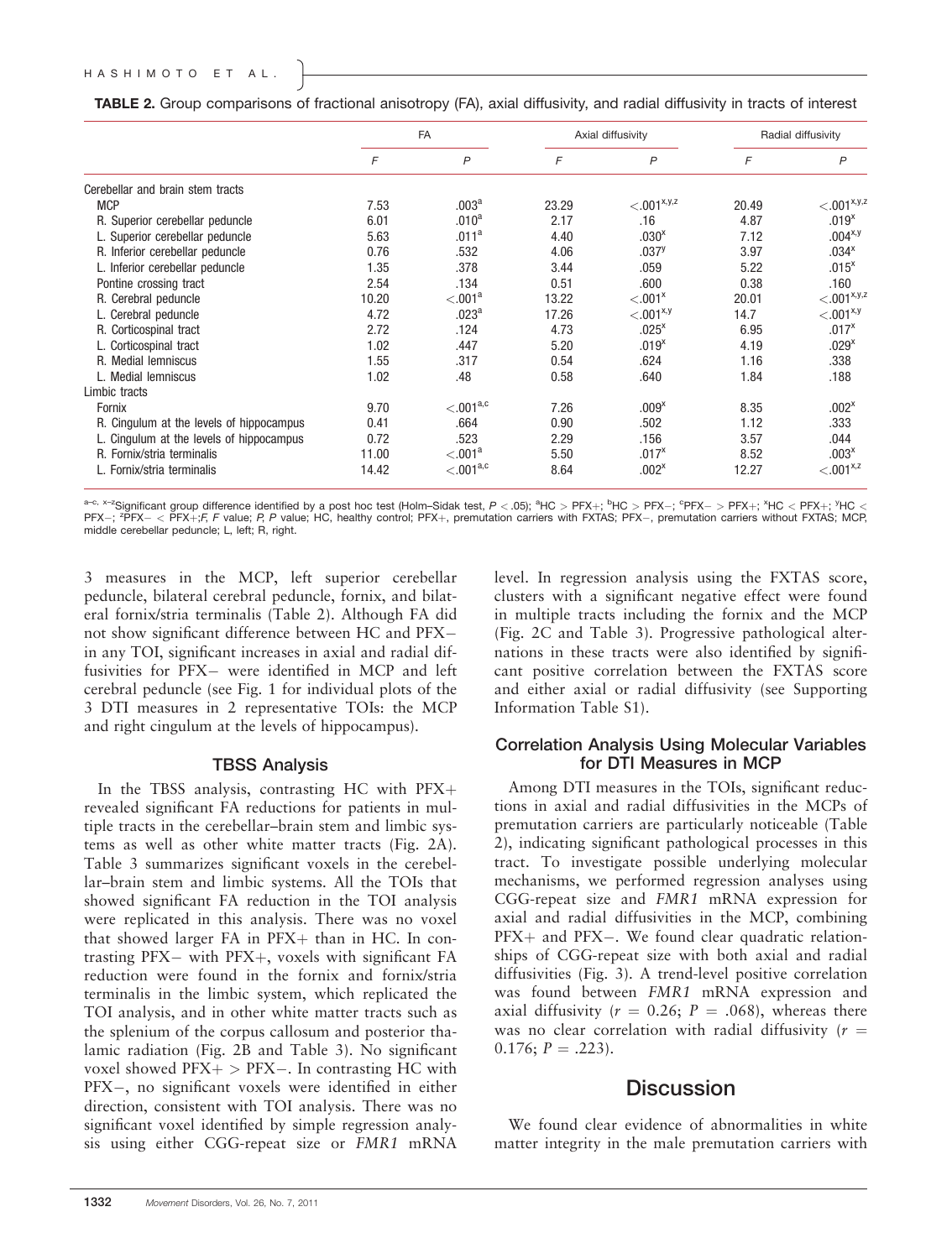

FIG. 1. Group comparisons of fractional anisotropy (FA), axial diffusivity, and radial diffusivity. A-C: Middle cerebellar peduncle (MCP). D-F: Right cingulum at the levels of the hippocampus. Asterisks indicate significant group difference (P < .05) indicated by a post hoc test (Holm–Sidak test).

FXTAS. These individuals demonstrated marked reductions of FA in multiple white matter tracts: the MCP, superior cerebellar peduncle, and cerebral peduncle in the cerebellar–brain stem system and the fornix and fornix/stria terminalis in the limbic system. FA reductions in these tracts were replicated in TBSS analyses. Axial and radial diffusivity values in the MCP and cerebral peduncle in both hemispheres were found to be increased in the unaffected premutation carriers, indicating incipient white matter pathology before the onset of major symptoms. Regression analyses using molecular measures of the FMR1 gene demonstrated clear inverted U-shaped relationships between CGG-repeat size and axial and radial diffusivities in the MCP. To our knowledge, the present study represents the first evidence using DTI for assessing abnormalities in specific white matter tracts of FMR1 premutation carriers with and without FXTAS, together with the effects of the FMR1 molecular variables on alternations of white matter microstructure in these individuals.

Our analysis of FA values of the cerebellar peduncles indicated significant pathological processes in the MCP and superior cerebellar peduncles, which corresponded to major afferent and efferent fibers of the cerebellum, respectively. It is possible that reduced FA values in the superior cerebellar peduncle reflect deficient output from the cerebellum, as evidenced by neuropathological features of Purkinje cells in patients with  $\text{FXTAS}$ <sup>6</sup> It is also noteworthy that in the unaffected premutation carriers, significant alternations of the MCP were identified only by axial and radial diffusivities but not by FA (Table 2). A similar observation was described by a recent DTI study that reported better utility of axial and radial diffusivities than FA as markers of neurodegeneration in amyotrophic lateral sclerosis.<sup>25</sup> However, it remains unknown whether axial and radial diffusivities have better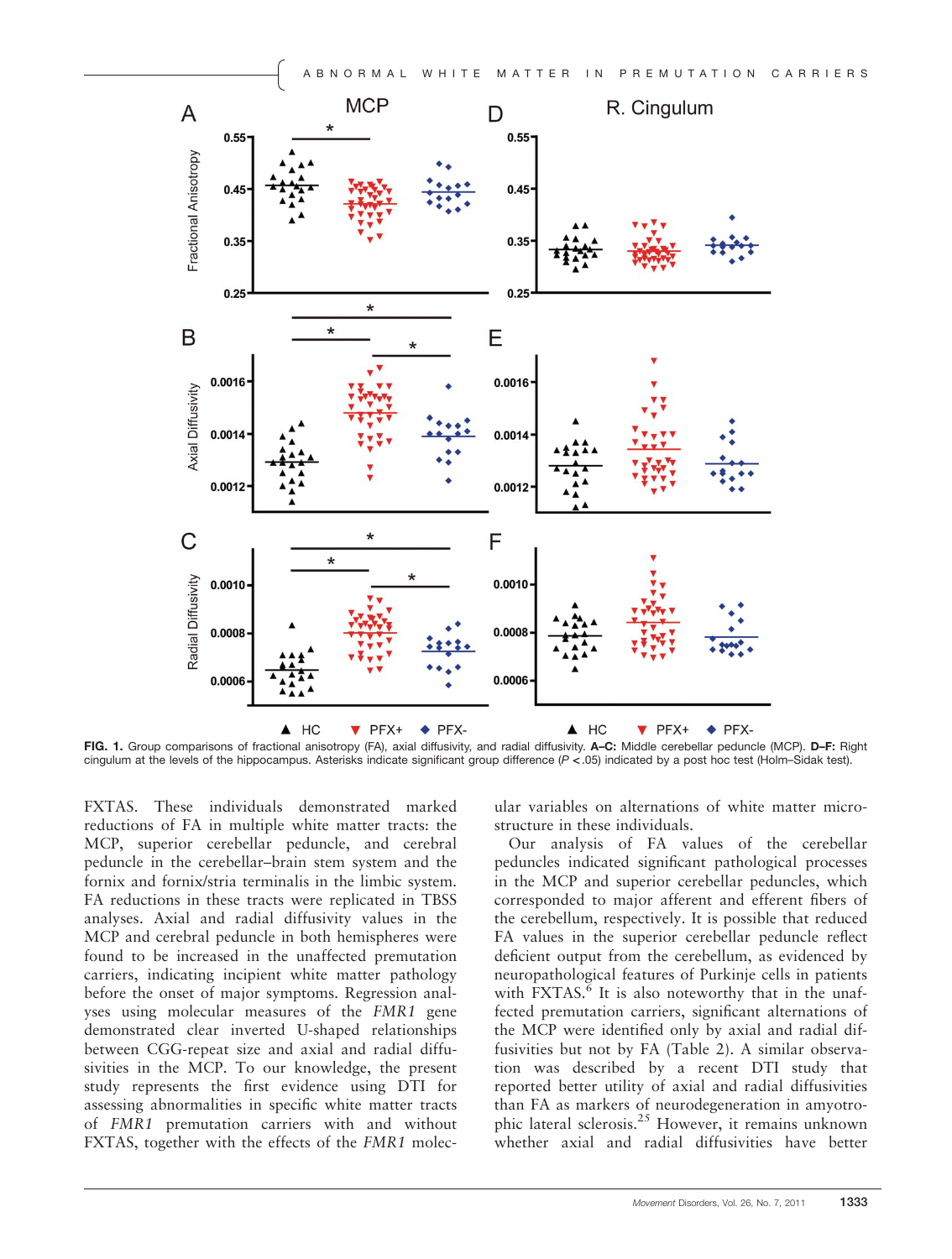

FIG. 2. Significant reduction of fractional anisotropy (FA) related to FXTAS identified by TBSS analysis. A: Significant FA reduction in patients with FXTAS identified by HC versus PFX+ in the MNI space. B: Significant FA reduction in patients with FXTAS identified by PFX- versus PFX+. C: Significant FA reduction correlated with FXTAS score. MCP, middle cerebellar peduncle.

sensitivity for degenerative processes of FMRI premutation carriers in general or only for those occurring in specific white matter tracts.

In the brain stem, the cerebral peduncle showed significant FA reduction in the patients with FXTAS, although the bilateral corticospinal tract showed

altered axial and radial diffusivities. In the WMPM, the boundary between the cerebral peduncle and corticospinal tract was set around the boundary between the mesencephalon and the pons. Our observation is partly consistent with previous clinical MRI studies reporting the volume loss of the

|                                  | $HC > PFX+$ |       |                |       |                        |       | $PFX - > PFX +$ |           |              |                        | Negative correlation with FXTAS score |       |           |              |                        |
|----------------------------------|-------------|-------|----------------|-------|------------------------|-------|-----------------|-----------|--------------|------------------------|---------------------------------------|-------|-----------|--------------|------------------------|
|                                  | X           | y     | z              | P     | Volume<br>$\rm (mm^3)$ | X     | y               | z         | $\mathsf{P}$ | Volume<br>$\rm (mm^3)$ | X                                     | y     | Z         | $\mathsf{P}$ | Volume<br>$\rm (mm^3)$ |
| Cerebellar and brain stem tracts |             |       |                |       |                        |       |                 |           |              |                        |                                       |       |           |              |                        |
| <b>MCP</b>                       | 33          | $-50$ | $-40$          | .002  | 1085                   |       |                 | <b>NS</b> |              |                        | 32                                    | $-52$ | $-43$     | .033         | 71                     |
| R. Superior cerebellar peduncle  | 10          | $-51$ | $-31$          | .011  | 171                    |       |                 | <b>NS</b> |              |                        |                                       |       | <b>NS</b> |              |                        |
| L. Superior cerebellar peduncle  | $-6$        | $-53$ | $-31$          | .010  | 190                    |       |                 | <b>NS</b> |              |                        |                                       |       | <b>NS</b> |              |                        |
| R. Inferior cerebellar peduncle  | 11          | $-45$ | $-34$          | .011  | 122                    |       |                 | <b>NS</b> |              |                        |                                       |       | <b>NS</b> |              |                        |
| L. Inferior cerebellar peduncle  | $-6$        | $-54$ | $-21$          | .010  | 144                    |       |                 | <b>NS</b> |              |                        |                                       |       | <b>NS</b> |              |                        |
| Pontine crossing tract           | 7           | $-29$ | $-30$          | .019  | 31                     |       |                 | <b>NS</b> |              |                        |                                       |       | <b>NS</b> |              |                        |
| R. Cerebral peduncle             | 9           | $-7$  | $-7$           | .005  | 369                    |       |                 | <b>NS</b> |              |                        | 15                                    | $-10$ | $-6$      | .022         | 123                    |
| L. Cerebral peduncle             | $-19$       | $-21$ | $-7$           | .0002 | 253                    |       |                 | <b>NS</b> |              |                        | $-18$                                 | $-21$ | $-5$      | .007         | 93                     |
| R. Corticospinal tract           | 4           | $-20$ | $-32$          | .014  | 215                    |       |                 | <b>NS</b> |              |                        |                                       |       | <b>NS</b> |              |                        |
| L. Corticospinal tract           | $-5$        | $-18$ | $-24$          | .012  | 51                     |       |                 | <b>NS</b> |              |                        |                                       |       | <b>NS</b> |              |                        |
| R. Medial lemniscus              |             | $-39$ | $-28$          | .011  | 110                    |       |                 | <b>NS</b> |              |                        |                                       |       | <b>NS</b> |              |                        |
| L. Medial lemniscus              | $-6$        | $-39$ | $-28$          | .011  | 81                     |       |                 | <b>NS</b> |              |                        |                                       |       | <b>NS</b> |              |                        |
| Limbic tracts                    |             |       |                |       |                        |       |                 |           |              |                        |                                       |       |           |              |                        |
| Fornix                           | 2           | $-13$ | 15             | .0002 | 78                     |       | $-4$            | 9         | .036         | 67                     |                                       | $-5$  | 9         | .01          | 87                     |
| R. Cingulum (hippocampal levels) | 25          | $-29$ | $-12$          | .0004 | 85                     | 13    | $-47$           |           | .029         | 10                     | 14                                    | $-45$ | 7         | .0004        | 208                    |
| L. Cingulum (hippocampal levels) | $-15$       | $-46$ |                | .0002 | 253                    | $-14$ | $-43$           | 2         | .026         | 17                     | $-11$                                 | $-45$ | 2         | .0004        | 221                    |
| R. Fornix/Stria terminalis       | 31          | $-26$ | $-10$          | .0002 | 119                    |       |                 | <b>NS</b> |              |                        | 31                                    | $-22$ | $-8$      | .016         | 208                    |
| L. Fornix/Stria terminalis       | $-23$       | $-35$ | $\overline{2}$ | .0002 | 159                    | $-25$ | $-35$           | 2         | .028         | 9                      | $-28$                                 | $-25$ | $-10$     | .004         | 143                    |

TABLE 3. Significant voxels in the cerebellar, brain stem, and limbic tracts identified by TBSS analysis

HC, healthy control; PFX+, premutation carriers with FXTAS; PFX-, premutation carriers without FXTAS; MCP, middle cerebellar peduncle; L, left; R, right; NS, no significant voxel was identified.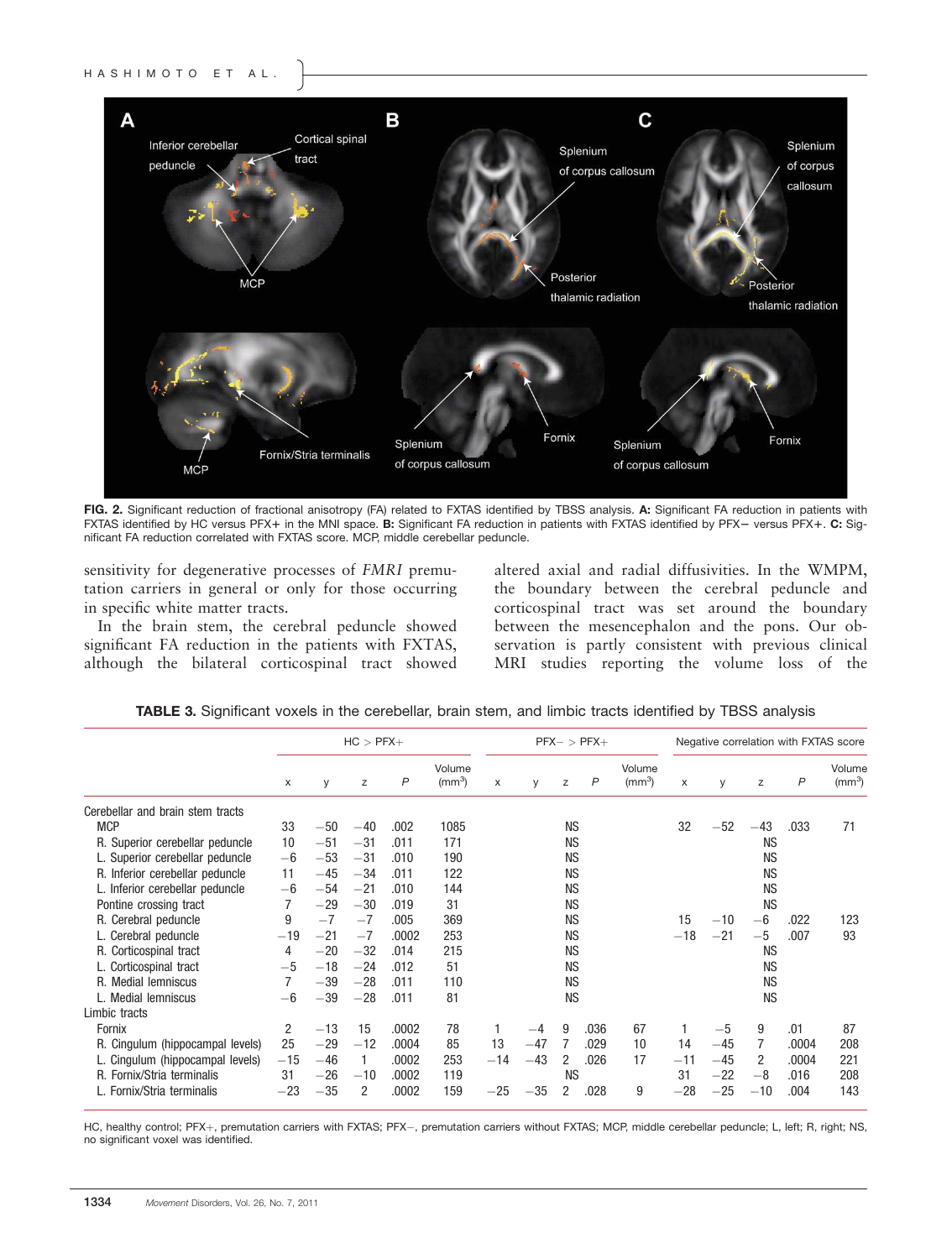

FIG. 3. Inverted U-shaped relationships between CGG repeat size and axial and radial diffusivity in the middle cerebellar peduncle (MCP) among premutation carriers. The quadratic relationship was highly significant for axial diffusivity ( $r^2 = 0.238$ ,  $P = .001$ ) and radial diffusivity ( $r^2 = 0.363$ ,  $P <$ .001).

mesencephalon and pons in patients with FXTAS as well as reduced volume reduction in the total brain stem in both affected and unaffected premutation carriers.7,8 FA values of the MCP and cerebral peduncle showed significant negative correlation with the severity of FXTAS (Table 3), indicating progressive pathological changes in the cerebellar and brain stem tracts.

In the limbic system, we observed significant alternations of FA and axial and radial diffusivities in the fornix and the bilateral fornix/stria terminalis in patients with FXTAS (Table 2). It is possible that abnormalities in these tracts may underlie psychiatric and psychological problems, such as depression and anxiety, and autonomic dysfunction in patients with  $FXTAS.<sup>26-29</sup>$  In TBSS analyses, the contrast of PFXversus  $PFX$  and regression analysis using the  $FXTAS$ score showed significant clusters in these limbic TOIs (Fig. 2B,C and Table 3). These alternations may underlie progressive deterioration of cognitive and psychological functions over the progress of FXTAS.

Our analysis using FMR1 molecular variables demonstrated a quadratic relationship between CGGrepeat size and axial and radial diffusivities in the MCP. Our findings imply that a different pathogenic mechanism in white matter may be at play for premutation carriers in the high-repeat range. It is possible that a deficit in FMR1 protein expression starts to play a ''protective role'' in high-repeat carriers, for whom translational efficiency has been shown to decrease in the upper premutation range.<sup>30,31</sup> For individuals in this range, then, the neurotoxic effect of elevated mRNA may be somewhat ameliorated. A less severe pathological process in the high-repeat range was also indicated by analysis of FA (see Supporting Information Fig. S1). Previous studies indicated that axial and radial diffusivities are selectively associated with axonal damage and demyelination, respectively, $13-15$  and past postmortem studies identified various forms of axonal and myelination abnormalities in the cerebellums of those with FXTAS. It would be interesting to examine in future postmortem and animal model studies the possible nonlinear relationship between CGG-repeat size and pathological features of axon and myelin by including FMRP measures.

Recent studies have made remarkable progress in the development of protocols for the tractography of major fibers in the cerebellar and limbic systems.<sup>32-36</sup> Such tractographic approaches can be particularly powerful for the FXTAS brain, as evidenced by successful identification of individual cerebellar peduncles in cerebellar neurodegenerative diseases.<sup>37</sup> However, tractographic approaches were not optimal for our DTI parameter settings regarding the number of diffusion encoding directions as well as spatial resolution. As a complementary approach, we adopted TBSS analysis that replicated significant FA reductions in FXTAS obtained by our automated TOI analysis. On the other hand, TBSS detected significant alternations in tracts where TOI analysis did not find significant difference, including the inferior cerebellar peduncle and cingulum at the levels of the hippocampus (Tables 2 and 3). We therefore suggest that our findings regarding those white matter tracts need to be reassessed by future studies adopting tractographic and manual drawing methods. We also note that according to our previous study, volumetric measures of cerebral and cerebellar volumes and white matter volumes were comparable in control and unaffected premutation males.<sup>8</sup> Therefore, it is unlikely that misregistration caused by general brain atrophy explains our findings, particularly about the MCP, where significant alternations of axial and radial diffusivities were found, even in the unaffected premutation individuals.

To conclude, this study has presented evidence from DTI for reduced white matter integrity in the cerebella–brain stem and limbic systems of male carriers of FMR1 premutation alleles. Our findings that white